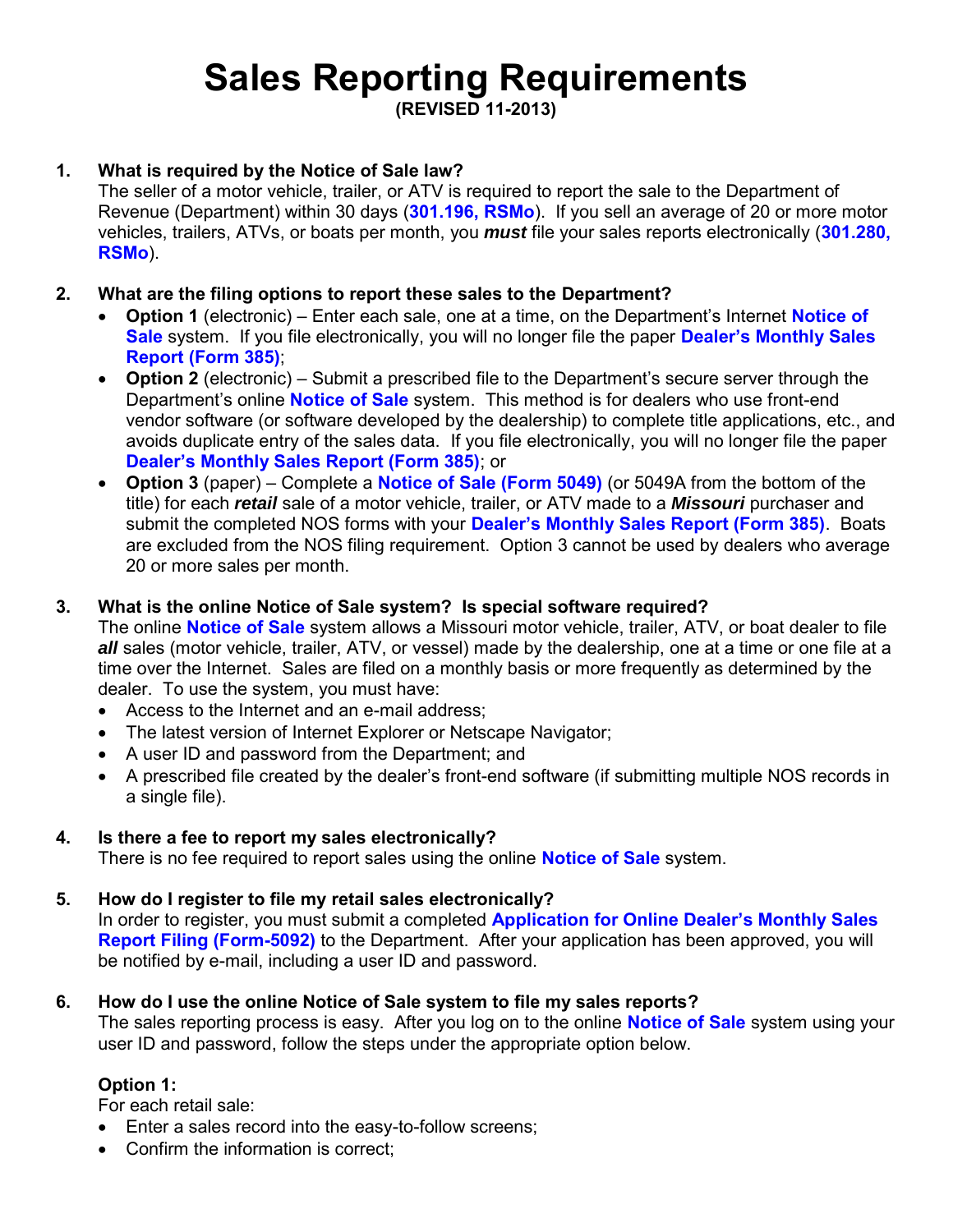- Submit the record; and
- Print the receipt (optional).

# **Option 2:**

You or your front-end software vendor must create a file in the format prescribed by the Department and submit a test file for approval to **[DealerLic@dor.mo.gov](mailto:DealerLic@dor.mo.gov)** before using this option. Once your file is approved:

- Enter your sales records into your current dealer software system;
- Log on to the online **[Notice of Sale](https://dors.mo.gov/dmv/nos/loginLink.do)** system and submit or upload the sales file to the Department; and
- Correct any records (with errors or data omitted) online, if applicable.

# **Both Options:**

- Review your sales for the month, correct any amended sales, and delete any rescinded sales **before** finalizing your report as noted below. Finalize filing your sales reports by clicking on "File Monthly Sales Report."
- $\bullet$  This must be done before the 15<sup>th</sup> day of the month following the month in which the sales occurred.

The system will archive all of your sales for easy access at your convenience for three years (unless you are otherwise notified). Best of all, no paper sales reports are required!

# **7. What are the benefits of reporting my sales electronically using Option 1?**

- Eliminates paper reporting. A participating dealer will not need to submit a paper monthly sales report (Form 385) or complete the paper NOS forms that are otherwise required.
- Updates the Department's files immediately.
- Provides a NOS receipt that is available to print immediately upon filing.
- Performs edits to ensure all required information is recorded and correct.
- Archives sales record reports online for the dealer to access, search, and reprint anytime for three years unless you are otherwise notified.
- Eliminates postage, envelopes, and mailing that are required for paper reports or NOS forms.
- Generates system reminders to file reports upon logging into the system to help you avoid incurring any late sales reporting penalties.

# **8. What are the benefits of reporting my sales electronically using Option 2?**

In addition to the benefits listed above:

- Eliminates double entry of records as your current front-end software creates the file from the data you already enter.
- Issues an e-mail if there are errors in the file you need to correct.

#### **9. Are any vehicles exempt from the sales reporting?**

If you file electronically, all sales made by your dealership must be reported.

If you file paper NOS with your paper monthly sales reports, you are not required to complete a NOS for the following vehicles:

- Vehicles sold for salvage, scrap, or junk, and vehicles with a salvage title or junking certificate;
- Vehicles sold to a dealer;
- Vehicles sold to an out of state purchaser;
- Manufactured homes; and
- Vessels and outboard motors.

#### **10. Are boat dealers required submit NOS filings?**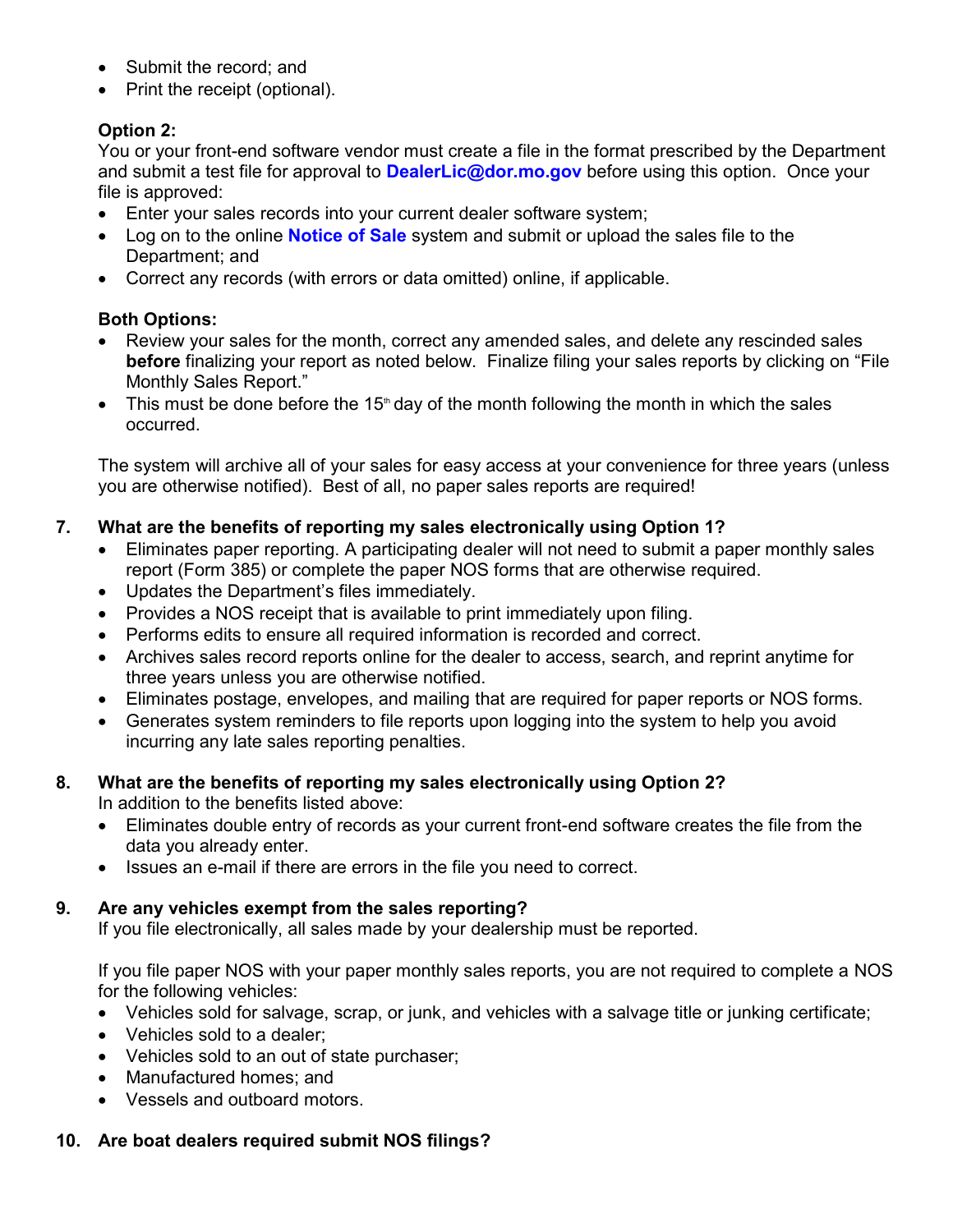Boats are excluded from the NOS filing requirement, but each retail *boat trailer* sale *must* be reported.

#### **11. How do dealers who are licensed as both a motor vehicle dealer and a boat dealer report their sales electronically?**

You must log into the sales reporting system using your motor vehicle dealer number. Any boat sales you report will be systematically logged to your boat dealer number. If you do not file any boat sales during a given month, when you do your monthly summary/closeout, the system will report zero sales for your boat dealer number and the quantity of sales you report under your motor vehicle dealer number. If you are a motor vehicle dealer only, the system will allow you to report up to five boat sales per year.

#### **12. What sales records are retained and archived online? Can these be printed?**

Your dealership can view and print each monthly sales report with all sales information or a summary of any sales records the dealer filed electronically. Records can be selected by the following categories:

- Month or date range;
- Make, year, and VIN; or
- Control number.

#### **13. Am I required to file a paper sales report by the 15th of every month in addition to the electronic reporting?**

No, a separate paper monthly report is not required. However, as one of the steps to filing your sales reports electronically, you must finalize the report by clicking on "*File Monthly Sales Report*" and entering the month and year of the report. This must be completed by the  $15<sup>th</sup>$  day of the month following the month in which the sales occurred. Failure to do so will result in sales report penalties.

#### **14. How will sales report corrections be handled?**

If you use Option 1, front-end edits will alert you of any errors at the time you enter the data.

If you use Option 2, once you submit the sales file you will receive an e-mail from the Department letting you know if there are any errors in the file. You must correct these online.

#### **15. What if the sale is rescinded after I submit a sale or sales file?**

If you have not clicked on "*File Monthly Sales Report*," you may rescind the sale by deleting it from the system/sales file.

If you have already clicked on "*File Monthly Sales Report*," no electronic changes can be made. You must submit to the Dealer Licensing Section a copy of the NOS form or original sales record from the Department's sales reporting system with the following information recorded on it:

- "*Rescinded Sale*;"
- Signature of dealer's agent; and
- Date rescinded.

#### **16. What if the sale is amended after I submit a sale or sales file?**

If you have not clicked on "*File Monthly Sales Report*," you may amend the sale by editing it in the system or sales file.

If you have already clicked on "*File Monthly Sales Report*," no electronic changes may be made. Sales may be amended (e.g., name changed, etc.) if the dealer submits to the Dealer Licensing Section a copy of the NOS or original sales record from the Department's sales reporting system with the following information recorded on it:

"*Amended Sale*;"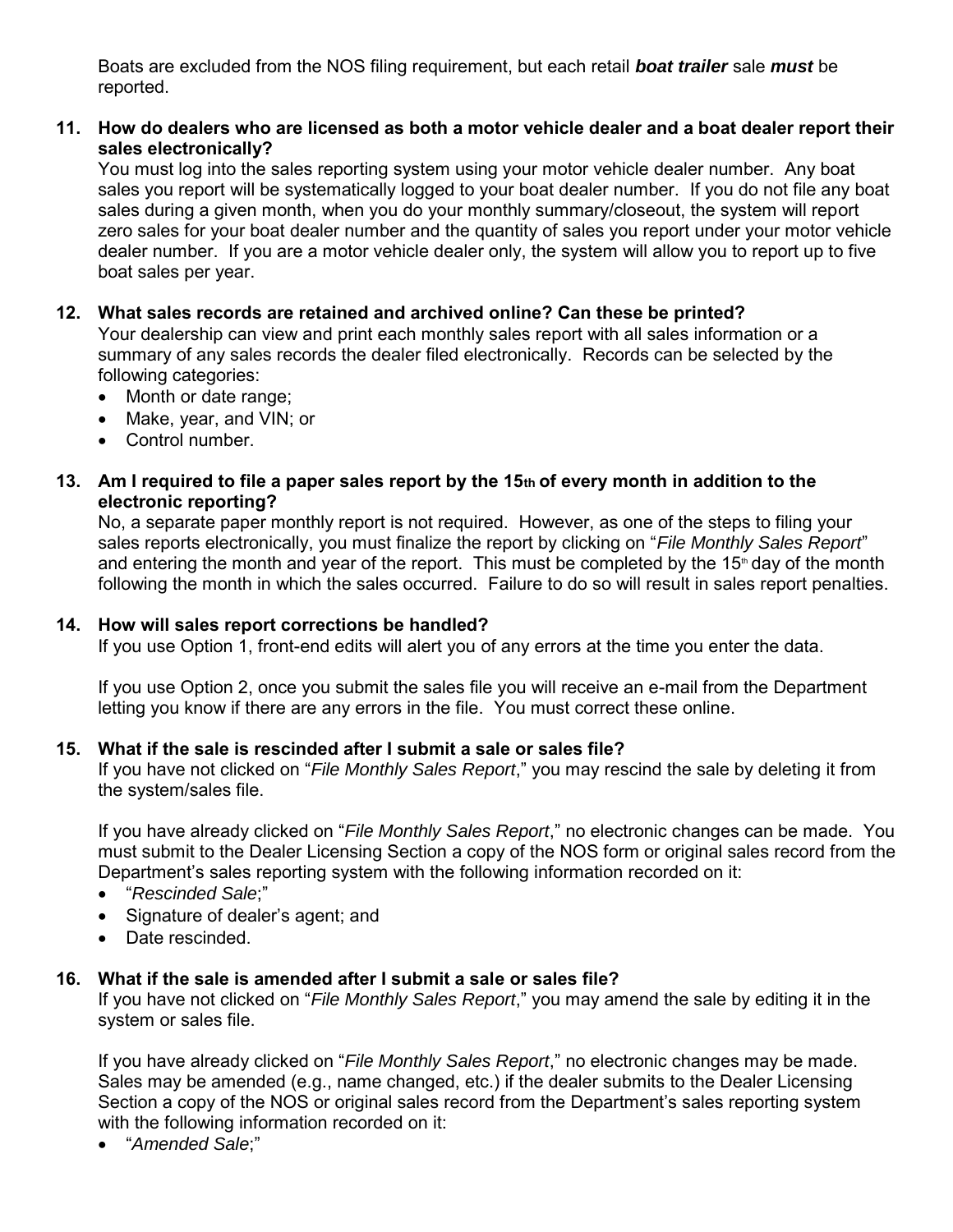- Amended information with a line drawn through the incorrect information;
- Signature of dealer's agent; and
- Date amended.
- **17. If I file electronically, am I required to file a report for each month even when I have no sales for a given month?**

Yes, even if you made no sales, you must finalize the sales report (by clicking "*File Monthly Sales Report*") by the 15<sup>th</sup> of the month for the previous month.

**18. What does the Department do with the NOS and electronic sales information?** If the vehicle purchaser does not apply for a title within 60 days of purchase, the Department will notify the purchaser of their titling obligation and the amount of taxes, penalties, and fees that are due.

If the Department receives an inquiry regarding ownership of the vehicle and the inquirer is authorized to receive personal information under the federal Driver's Privacy Protection Act, the Department will disclose the name of the pending purchaser (reported by the dealer) as well as the last titled owner.

NOS records are also provided to County Collectors and Assessors.

#### **19. What are the penalties for delinquent sales reports?**

Missouri law requires dealer sales reports to be submitted by the  $15<sup>th</sup>$  day of the month following the month in which the sales are reported. If filing electronically, you must click on "*File Monthly Sales Report*" by the 15<sup>th</sup> day of the month following the month in which the sales are reported to avoid any penalties.

Any dealer who does not file the required dealer's monthly sales reports or who does not file them timely is subject to disciplinary action as prescribed by **[Section 301.562, RSMo](http://www.moga.mo.gov/mostatutes/stathtml/30100005621.html)**, or a fine may be assessed. **The fine is \$300 for each report not filed/transmitted or not filed/transmitted timely.** 

**20. If I file my sales electronically, am I still required to submit copies of the Secure Power of Attorney forms and corresponding copies of the front and back of the title each month that are required with paper sales reports?**

Yes, these documents must continue to be submitted by the 15<sup>th</sup> day of the month for the previous month's sales to the following address:

Missouri Department of Revenue Dealer Licensing Section PO Box 43 Jefferson City, MO 65105-0043

#### **21. If I file my sales electronically, what should I do with the tear-off NOS (Form 5049A) from the two-part title that I receive?**

You should retain the Form 5049A in your records for three years.

#### **22. I still have questions. Who can I contact?**

- If you have entered your user ID and password correctly but are getting a "*Login Failure*" message, contact the Department's technical support staff at (573) 751-7000.
- If you have questions about the process of entering information in the [Notice of Sale](https://dors.mo.gov/dmv/nos/loginLink.do) system or the Dealer Monthly Sales Report, you may click on the "*Step-By-Step Instructions*" link on the sidebar in the [Notice of Sale](https://dors.mo.gov/dmv/nos/loginLink.do) system, contact [DealerLic@dor.mo.gov,](mailto:DealerLic@dor.mo.gov) or call (573) 751-4509.
- If you have further questions, click on the "*Contact DOR*" link on the sidebar in the [Notice of Sale](https://dors.mo.gov/dmv/nos/loginLink.do) system and complete the required information (be sure to click on the submit button). The Department will respond to your question as soon as possible.